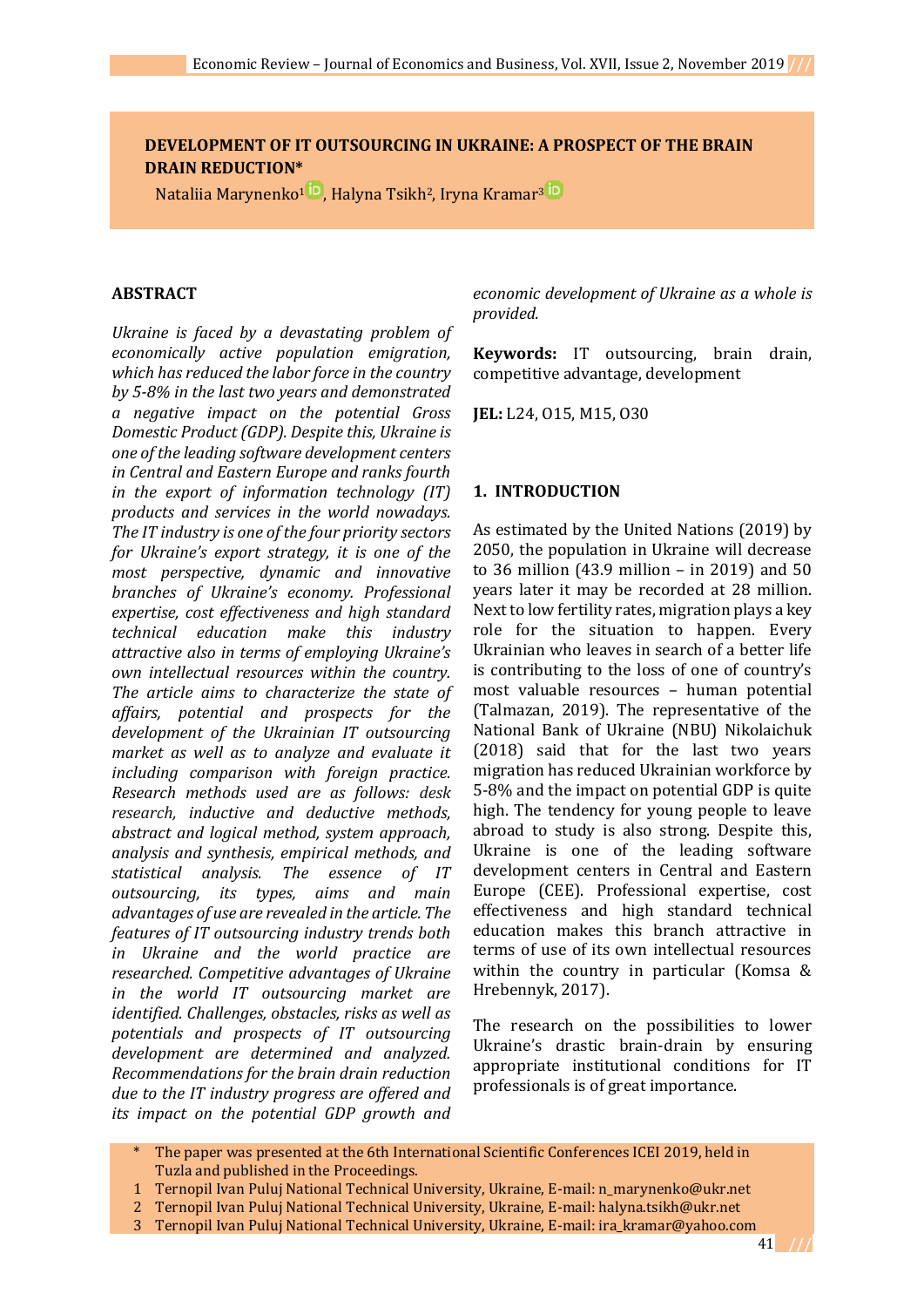The aim of the article is to characterize the state of affairs and potentials for the formation of Ukraine's IT market, as well as to analyze and evaluate the prospects for its development, including comparison with foreign practice.

### **2. PREVIOUS RELATED RESEARCH**

Features of IT outsourcing development are studied in the works of foreign and Ukrainian scientists. Significant contribution to the development of the concept of outsourcing belongs to Heywood (2001) who presented the arguments for and against outsourcing.

Gottschalk and Solli-Saether (2006) focused their attention on the issues related to the strategy, structure, principles and methods of effective IT outsourcing management. Bravard and Morgan (2006) showed how to make efficient outsourcing-related decisions.

St. Amant (2009) covered business process outsourcing (BPO), government IT outsourcing, localization and offshoring, outsourced IT projects, trust in offshore outsourcing, etc. Hirschheim, Heinzl, and Dibbern (2009) attempted to synthesize what is known about information systems outsourcing by studying its three parts (traditional IT outsourcing, IT offshoring, and BPO). Beulen, Ribbers, and Roos (2010) presented both research and practical examples to explore how relationships with external provider(s) have to be established and managed successfully. Willcocks, Lacity, and Sauer (2017) shared a report for the findings of 405 major research studies on offshoring, and offered the analysis of emerging findings and practices for the future. The work by Aubert and Rivard (2016) is devoted to theoretical principles and modern trends of IT outsourcing.

Features of IT outsourcing in Ukraine were studied by Ukrainian scholars Osadchuk, Yokhna (2010), Matvii (2013), Herasymchuk (2013), Meshko, Yefremova (2015), Litoshenko (2017), Ilienko, Moroz (2014), who researched the nature, types, advantages and disadvantages of outsourcing, and analyzed the dynamics of the IT outsourcing market in Ukraine. Tyshchuk and Pavlova (2013) analyzed the potential and prospects of IT outsourcing in Ukraine. Tropitsyna (2014) revealed the stages and mechanism of using outsourcing services to improve enterprise efficiency and analyzed the market for outsourcing services in Ukraine. Koshkarieva (2016) studied distinctive features of outsourcing as a service and the purpose of its application. IT outsourcing in Ukraine as an activity was studied by Tonyuk (2016), who considered its trends and development forecasts. Sadchykova, Khomenko, and Gorobinska (2018) studied the essence of "outsourcing" as a concept and highlighted the features of outsourcing in different types of economic activity. Dubovskyi (2018) modeled the country's labor potential in the field of IT outsourcing.

However, in all those studies the IT-professionals emigration issues were not disclosed. This fact makes the proposed analysis to be distinguished among the others related to the IT outsourcing aspects.

### **3. RESEARCH METHODOLOGY**

The methods used to achieve the aim of the research are desk research, inductive, deductive, abstract, empirical and logical methods; system approach; analysis and synthesis; and morphological and statistical analysis. The data for GDP, total goods and service exports and Information and Communications Technology (ICT) exports, budget tax revenues are provided by the State Statistics Service of Ukraine, NBU, PricewaterhouseCoopers (PwC), the World Bank, International Data Corporation (IDC), European Business Association (EBA), Eurostat, and the United Nations. Surveys of the Ukrainian IT professionals and a detailed overview of the country's IT market are provided by the largest Ukrainian developer community DOU.ua, IT Ukraine Association, Better Regulation Delivery Office (BRDO), N-iX, IDAP, ITCua, *etc*.

### **4. IT OUTSOURCING: NATURE, TYPES, ADVANTAGES AND DISADVANTAGES OF USE**

Outsourcing refers to contracting third party entities to do specific business functions for the organization (Patterson, 2019). Informa-tion technology outsourcing (IT Outsourci-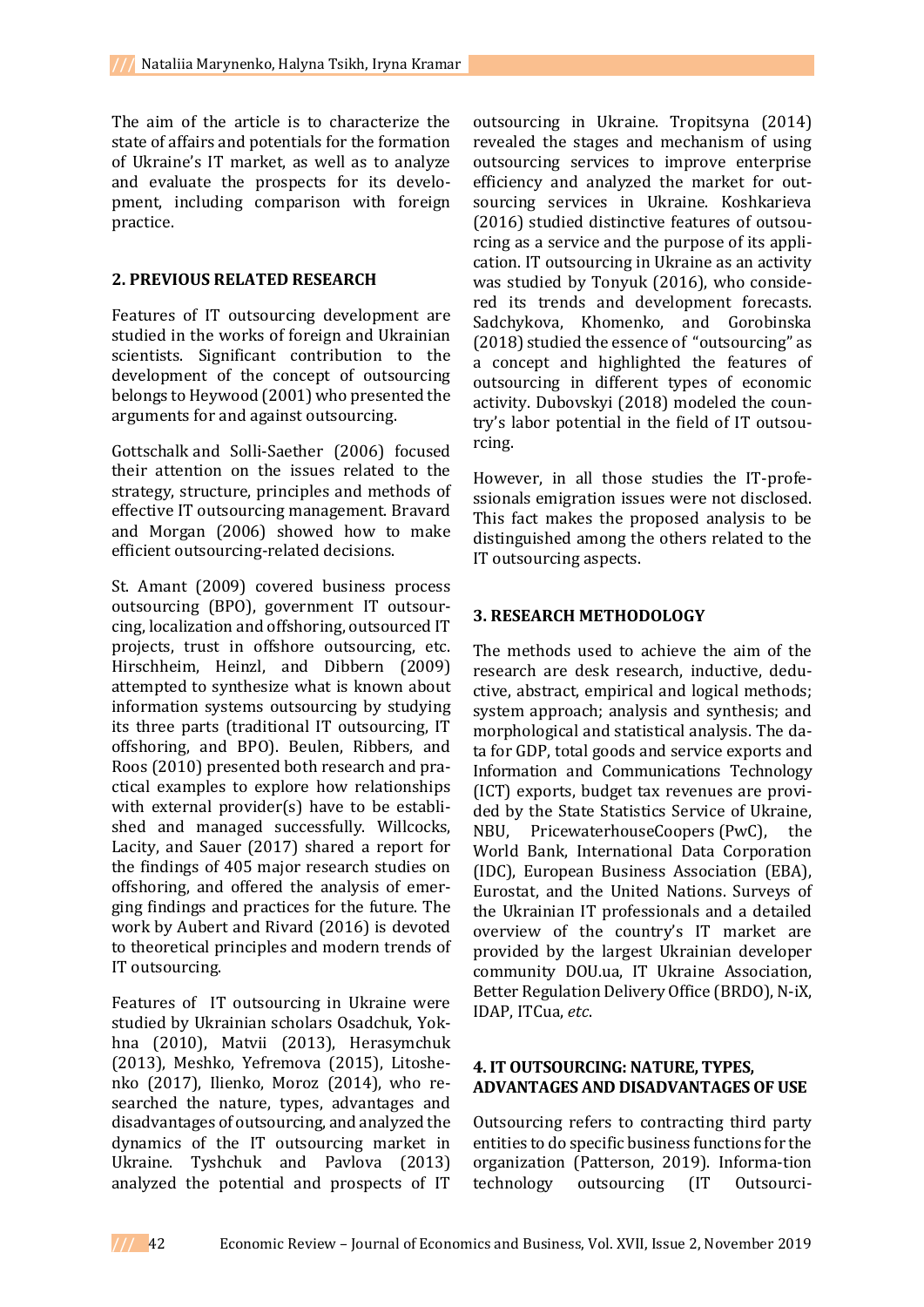ng) involves tech-based functions such as software and application development, network administration and web development, datacenter services, and infrastructure technology outsourcing (enterprise resource planning, customer relationship management, supply chain management, e-commerce, enterprise asset management, etc.). The types of outsourcing services can be divided into: (a) onshore/home shoring (outsourcing done within the borders of a country); (b) nearshore (outsourcing to a company in a neighboring country); (c) offshore/services overseas (outsourcing to a country far away as a rule because it is significantly cheaper) (What Is Outsourcing?; Different Types of IT Outsourcing).

IT outsourcing advantages are (Deloitte, 2018; Meshko & Yefremova, 2015):

- capacity optimization and ability to concentrate resources on core activities;
- lead time and cost reduction, profit incrementation;
- simplified organizational structure;
- possibilities of activity diversification due to the released production and intellectual potential;
- minimizing risks by transferring IT infrastructure to third parties;
- gaining financial flexibility;

**45.6 52.4 60.1 64.8 70.0**

**Revenue in bln US \$**

n bln USS

enabling competitive advantage, *etc.*

**76.3 77.1 80.5**

**87.5 91.3 93.1 95.0 99.1 82.9** The main disadvantages of IT outsourcing are identified as follows (Hrebeshkova & Stel-makh, 2011):

- loss of complete control over the IT infrastructure servicing company;
- dependence on the outsourcer, especially in security matters;
- and decrease in labor productivity of own personnel because of loss of motivation during changes.

IT outsourcing is not the only way to transform a business, although when properly managed, it can act as a catalyst for change.

### **5. IT outsourcing in the global dimension**

The global market size of outsourced services in 2000-2018 is shown in Figure 1a.According to the 2019 annual Global Services Location Index (GSLI), which measures the viability of countries as an offshore destination based on their financial attractiveness, people skills and availability, and business environment (The 2019 Kearney Global Services Location Index, 2019), top 10 leading countries in offshore business services worldwide in 2019 were India, China, Malaysia, Indonesia, Vietnam, United States (US), Thailand, United Kingdom (UK), Brazil and Philippines. Global services revenue across the regions and yearover-year growth are presented in Figure 1b.



*a) The global market size of outsourced services in 2000- 2018, in USD bln.*

2000 2001 2002 2003 2004 2005 2006 2007 2008 2009<sub>ven</sub>2010 2011 2012 2013 2014 2015 2016 2017 2018

**Year**

*b) Global Regional Services Revenue (First Half of 2018, in USD bln) and Year-Over-Year Growth (in %).* 

Figure 1. *The global market size of outsourced services in 2000-2018 (in USD bln) and Global Regional Services Revenue (First Half of 2018, in USD bln) and Year-Over-Year Growth (in %)* Source: Statista, 2019a, 2019b, IDC, 2018.

**104.6 88.9 76.9 88.9 85.6**

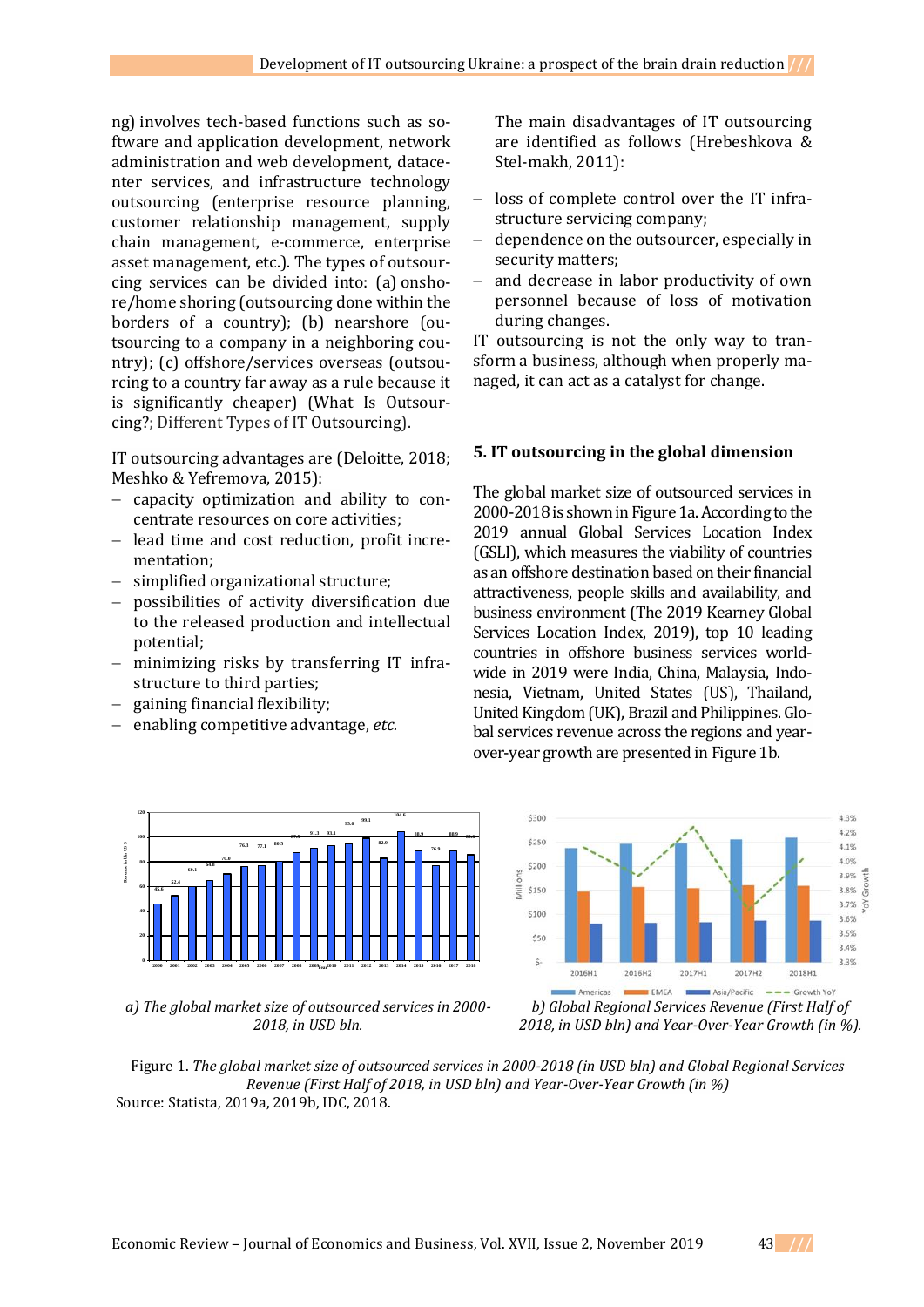According to Technavio's IT outsourcing report (2018), the Americas held the largest share of the market in 2017, accounting for over 50% share, followed by the EMEA (Continental Europe, the Middle East, and Africa) and APAC (Asia-Pacific) respectively. However, during the forecast period, the EMEA region is expected to register the highest incremental growth. The market will be accelerating and growing at a compound annual growth rate (CAGR) of over 4%, with the incremental growth of USD 75.99 bln from 2017 to 2022, where 60% of the growth will come from the EMEA region.

# **6. IT MARKET IN THE STRUCTURE OF UKRAINE'S ECONOMY: RANKINGS, TRENDS, CHALLENGES AND PERSPECTIVES**

Ukraine's IT industry, in addition to its significant economic effect, has become an important element in creating an image of the country nowadays. In 2018, Ukraine and its tech companies appeared among top positions in many influential international rankings, more than 100 representatives of the Fortune 500 list (Fortune 500, 2019) in the world are loyal customers of the Ukrainian IT businesses while The Global Sourcing Association has named Ukraine as the best IT services provider to the UK (The Global Sourcing Association). In 2019, 11 Ukrainian IT companies and 6 providers with development centers in Ukraine were included in the Best of the Global Outsourcing 100 (IAOP, 2019). Ukraine has been chosen as one of their R&D facilities location for 20% of world leading companies (Tech Ecosystem Guide to Ukraine, 2019, Ukraine is one of the leading countries in the field of IT outsourcing, 2019). In 2017, Gartner included Ukraine in the research on top offshore services locations in the EMEA region (Gartner, 2017). In the Global Innovation Index 2019, Ukraine was ranked 47th (The Global Innovation Index, 2019). According to HackerRank, Ukraine ranked 11th of 100 among the top 50 countries with the best software developers in the world (Hacker Rank). Also, it was the 7<sup>th</sup> on the TopCoder rating of the best programmers (TopCoder Ranking). Ukraine was the 33rd (42nd – in 2018) in Top 50 Digital Nations and its capital city of

Kyiv held 75th position in the Top 100 Super Cities rankings (Tholons Services Globalization Index, 2019). Ukraine was ranked 20th in the Kearney GSLI of the most attractive outsourcing destinations in 2019 (The 2019 Kearney Global Services Location Index, 2019).

The statistics presented by different organizations such as the World Bank, PwC, IT Ukraine Association, State Statistics Service of Ukraine, and NBU vary in terms of different methodology used. But according to all these sources, Ukraine's IT industry demonstrates a steep growth.

In 2016, EBA and PwC presented a comprehensive analysis of the Ukrainian IT industry (Andrienko-Bentz, 2016). The Ukrainian IT services market increased by 2.5 times between 2011 and 2015 and it is predicted to reach USD 5.7 bln by 2020. Ukraine's export proceeds from the IT industry are to increase from USD 2.5 bln. to USD 5.1 bln in 2020 and its share in the total export will grow from 5.2% to 7.5%. The share in Ukraine's GDP is also expected to increase, from 3.3% to 4.5% while budget revenues were estimated at 10.3 bln of Ukrainian hryvnias, UAH (UAH 27.2 bln in 2020). Bank deposits of IT specialists accounted for approximately UAH 5.8 bln, mandatory sale of foreign currencies was USD 2.0 bln, and banks' income from transactions with foreign currencies was approximately UAH 1.7 bln. In 2018, the industry surpassed 180,000 specialists and was projected to grow to 200,000 professionals by 2020. As a result, the tech industry created 420 thousand jobs in IT and related industries and 670 thousand are expected in 2020 as one new programmer involved in the industry creates up to 4 additional jobs in related industries (the National Association of Software and Services Companies, 2019). According to the forecast (the basic one), provided in the PwC research in 2017, in 2025 IT industry revenue will increase to USD 8.4 bln, the number of ITprofessionals by almost 2.5 times – to more than 240 thousands, industry taxes paid – to UAH 46.1 bln, and contribution to GDP may be recorded at 4.65% (Pylypenko, 2017).

ICT became the 3rd largest export service industry, amounting to more than 20% of all Ukrainian service exports (State Statistics Ser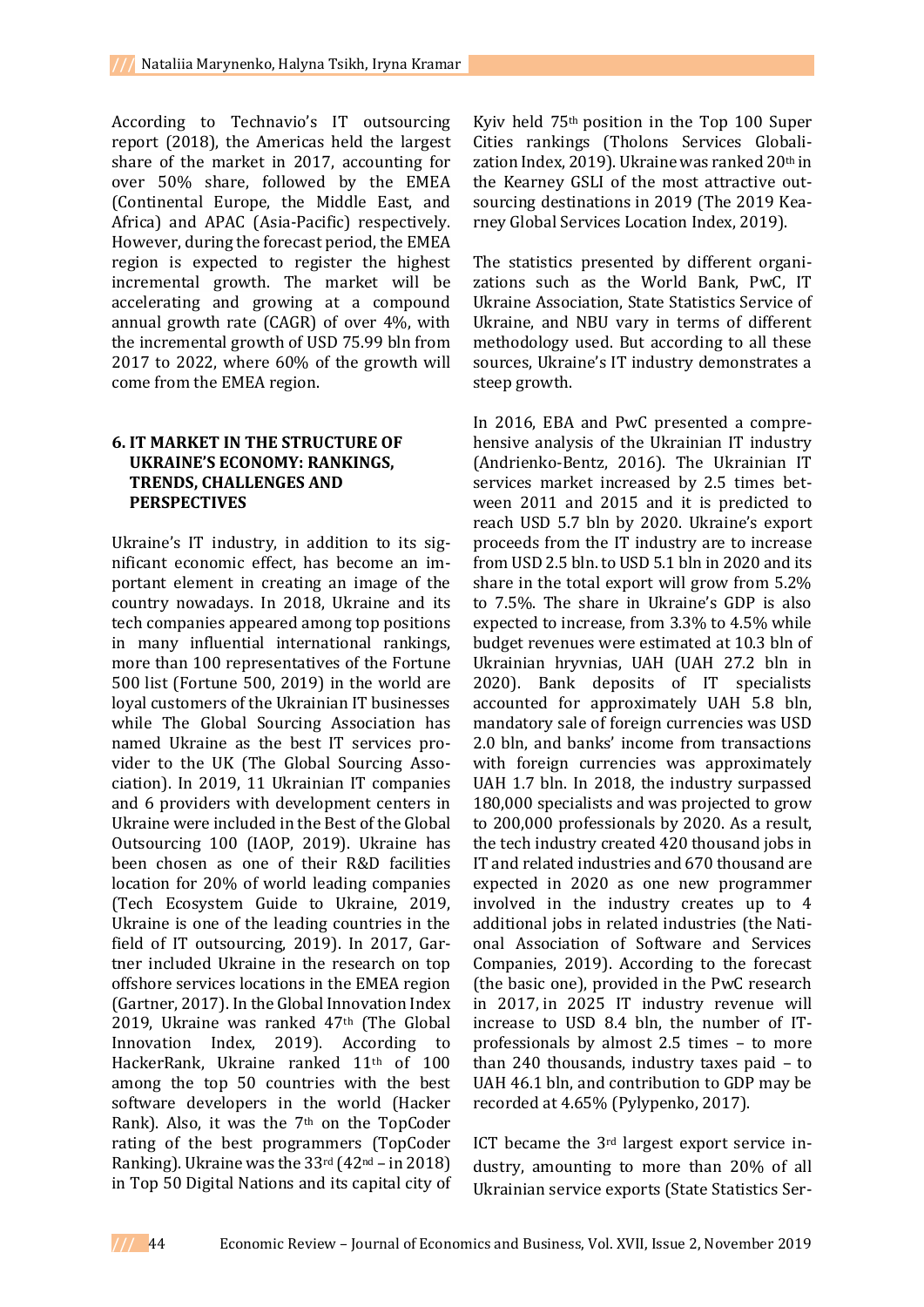vice of Ukraine, 2019). According to the dynamics of the balance of payments of Ukraine (National Bank of Ukraine, 2019), ICT exports increased by 31.4% during the first half of 2019, to USD 1.64 bln, compared to the same period of the last year (IT Ukraine Association, 2019). The vast majority of Ukrainian software development companies are exporting IT services and 60% of Ukrainian developers are currently employees in software development outsourcing, 29% are engaged in product development and 11% in outstaffing (N-iX).

Most company employees and almost all freelancers (with the obligation to register as Private Entrepreneurs, PEs, Sole Proprietors) are hired as independent contractors – a framework which provides substantial tax advantages and easy reporting, benefiting both companies and employees (Contact Ukraine). Under such agreement, the employer does not pay taxes on salaries and the employee, being taxed according to the simplified (unified) tax regime and belonging to the third group of such taxpayers (among the four ones currently existing), pays a fixed rate (single tax) of only 5% of his/her gross income if VAT is not paid (3% if VAT is paid). In addition, they are subject to a United Social Contribution (USC) of 22% of a minimum wage (around USD 155 as of 2019). According to the Ministry of Justice of Ukraine, 2019 and Ippolitova (2019a), the number of IT specialists registered as PEs increased by 23% in 2018 to 154 thousand persons compared to 125 thousand in 2017, while the total the number of all PEs in Ukraine increased by only 4%.

Revenues from single tax increased by an average of 58.8% annually during 2013-2017 and amounted to UAH 3.2 billion in 2017 (USD 118.5 mln). By contrast, the amount of taxes paid by IT companies during 2014–2017 was steadily growing by 27% each year and in 2017 it reached 4.1 billion UAH (USD 151.9 mln). In the first half of 2019, the amount of taxes paid to the state budget of Ukraine increased by 28.9%, to UAH 6.1 bln, and the payments of the

USC – by 31.4% to UAH 1.89 bln, respectively. The personal income tax paid by IT workers was 3.7 times higher than the national average (Shelest, Kutovyi & Samokhodskyi, 2019; State Fiscal Service of Ukraine, 2019; IT Ukraine Association, 2019; The Price of the State, 2019; Ukraine. The country that codes. IT Industry in Ukraine, 2019).

At the beginning of September 2019, a meeting of the newly appointed Prime Minister of Ukraine Oleksii Honcharuk with the representatives of the IT industry was held. Honcharuk pointed out the problem of the lack of staff in the industry and proposed to establish a Human Capital Development Fund – IT Creative. A new tax to generate revenues for it was introduced: it should increase to 5% in 2024- 2029 and this fee is not to be paid by companies, but by PEs working in the industry. Additionally, such PEs have to pay doubled USC and 1.5% of military fee (Karpus, 2019). Ishchenko (2019), commenting on this, considers that relatively low cost of living and services, plus low taxes, are now the reasons for IT professionals to stay in Ukraine. If taxes are simply raised without providing anything in return, it will only exacerbate the problem of the outflow of talents . The DOU.ua (Ippolitova, 2019b) carried out a research in which it has been estimated that increasing the tax for IT professionals can encourage them to leave abroad.

In Ukraine, 72% of employees in IT are under 30 years old (DOU, 2019a), there are more than 4,000 tech companies operating on the market and over 1,600 IT service companies (IT Ukraine Report, 2018). Kyiv and Kyiv region remains the leader in the number of IT specialists (Unified State Register of Legal Entities, Individual Entrepreneurs and Public Formations, 2019; Ippolitova, 2019a). Comparison of Ukrainian cities with the most developed IT industry in terms of number of IT companies and software developers, and the level of average salaries are given in Table 1.

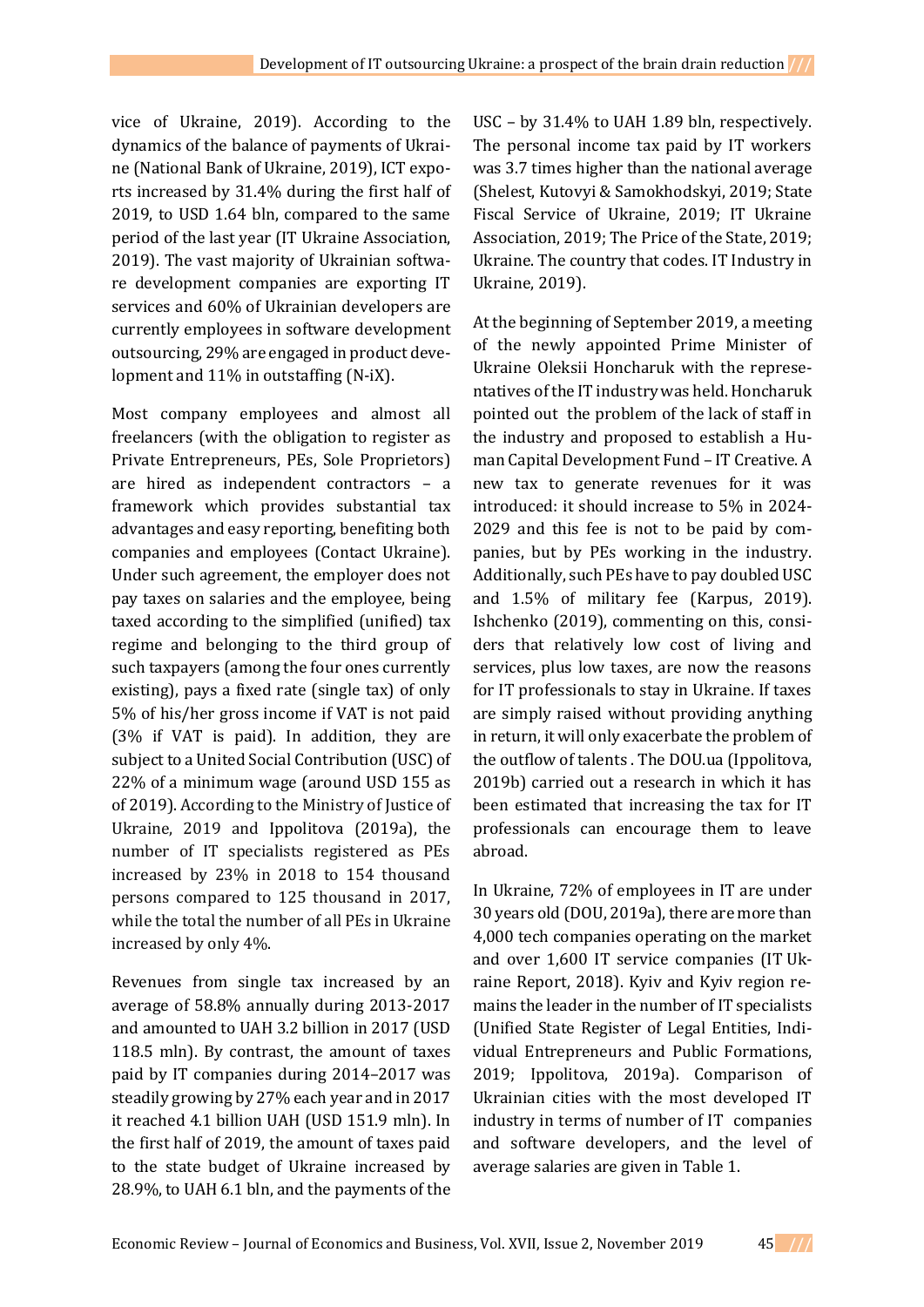| City                                              | Kviv                                                 | Kharkiv | Lviv  | Dnipro | Odesa |
|---------------------------------------------------|------------------------------------------------------|---------|-------|--------|-------|
| Number of tech companies                          | 42                                                   | 20      | 24    | 12     | 15    |
| Number of software developers in top-50 companies | 23061                                                | 8289    | 8536  | 2685   | 2883  |
| Total number of IT specialists                    | 45778                                                | 21847   | 15643 | 13213  | 7193  |
| Level of the software developer                   | Average salaries, US dollars (as of June-July, 2019) |         |       |        |       |
| Senior                                            | 3900                                                 | 3500    | 3500  | 3400   | 3600  |
| Software Engineer                                 | 2100                                                 | 1800    | 2000  | 1900   | 2000  |
| Iunior                                            | 750                                                  | 700     | 645   | 600    | 650   |

|  |  |  | Table 1. Number of IT companies, software developers in top-5 IT-cities of Ukraine and their average salaries |  |
|--|--|--|---------------------------------------------------------------------------------------------------------------|--|
|  |  |  |                                                                                                               |  |

*Source:* Compiled by the authors on the basis of (DOU, 2019b, 2019c, 2019d) and (Ippolitova, 2019a)

The positive dynamics has been recorded in the developers' salaries for the last three years: average income per developer is USD 50,000 per year, average hourly rate is USD 34-64. In this context, it should be noted that the minimum wage in Ukraine currently is UAH 4173 (approx. USD 155) and the average salary in Ukraine is UAH 10783 (approx. USD 400) as of June 2019 (Ministry of Finance of Ukraine, 2019).

One of the reasons why Ukraine occupies the leading position in the list of IT outsourcing locations, is its strong orientation towards IT as about 200 higher education institutions (HEIs) train IT professionals (The Unified State Electronic Database in Education, 2019).

Antoniuk, the CEO of the largest Ukrainian IT company EPAM, considers that global competition for talents is growing and that not the outflow of professionals, but the beginning of the outflow of students is urgent under the current trends of migration (Shelest, Kutovyi & Samokhodskyi, 2019). SoftServe, Luxoft, Ciklum, GlobalLogic are the companies actively cooperating with HEIs in the field of IT professionals training and they launch their own IT academies.

# **7. PERFORMANCE OF UKRAINE'S IT OUTSOURCING IN THE CEE REGION**

Eastern Europe has established itself as one of the world's best software outscorcing

destinations. Its IT sector offers an impressive diversity of tech professionals, developed infrastructure and provides a good educational background (Anisimova, 2019). Compared to other countries in the CEE region with developed IT outsourcing services (see Table 2), Ukrainian competitive advantages are (Eurostat, 2018; IT Ukraine, 2016, Ukraine. The country that codes. IT Industry in Ukraine, 2019; Ukraine Invest, 2018):

- the cheapest and largest engineering labor force in Europe;
- ease of recruiting and laying-off employees in the absence of strong legal restrictions or trade unions;
- highly educated population (99.7%) literacy rate, 70% have a secondary or higher education);
- European mentality;
- novisa regime and easy work permit regime for foreigners from most countries;
- favorable geographic position;
- well-developed and developing IT infrastructure, with a fast-growing innovation ecosystem;
- lots of world-famous tech giants operating on its territory;
- one of the most promising startup scenes (Grammarly, Terra-soft, Petcube, just to name few);
- well-developed market of software development compa-nies for hire;
- local offices in the USA and Western Europe;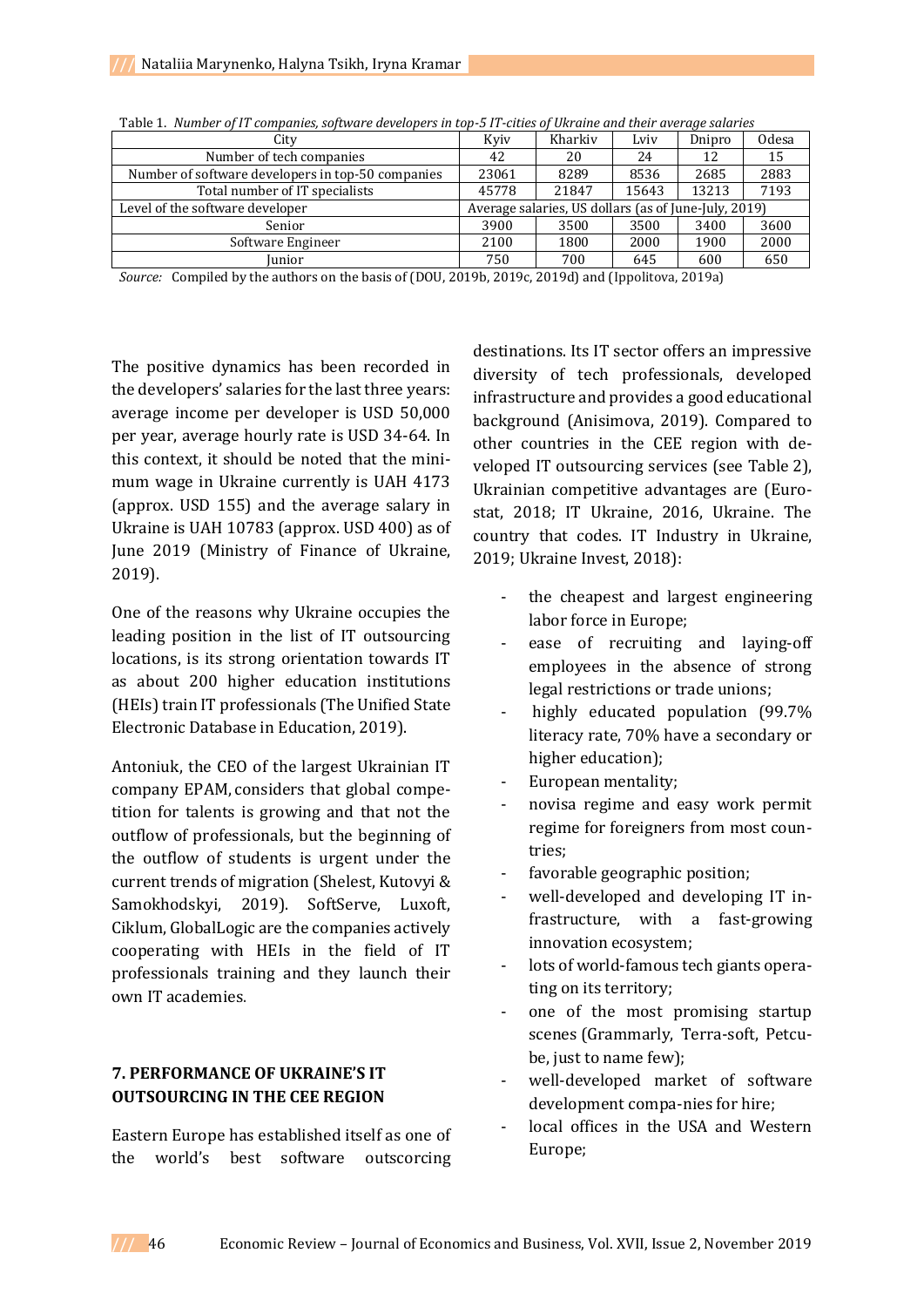- quality of developed products is not compromised despite the cost of hiring a Ukrainian developer being lower when compared to western countries;
- high English language proficiency level of developers.

mating manual processes through artificial intelligence, and focusing less on reducing costs and more on delivering value (IT Outsourcing News from Central and Eastern Europe, 2019).

|                   | Table 4.2 Comparison between Ukraine and Central and Eastern Europe countries |
|-------------------|-------------------------------------------------------------------------------|
| in key indicators |                                                                               |
|                   |                                                                               |

| <br>Criteria<br>Country | Population, mln.<br>(as of $2018$ ) | Number of software<br>developers, thoous. | <b>ICT Seervices export</b><br>volume, in bln. USD<br>(as of $2017$ ) | GDP nominal.<br>in bln. USD | GSLI, rank |
|-------------------------|-------------------------------------|-------------------------------------------|-----------------------------------------------------------------------|-----------------------------|------------|
| Poland                  | 38.0                                | 279.8                                     | 6.4                                                                   | 581.3                       | 24         |
| Ukraine                 | 43.9                                | 184.7                                     | 2.8                                                                   | 132.9                       | 20         |
| Romania                 | 19.6                                | 116.1                                     | 4.5                                                                   | 248.8                       | 28         |
| Czech Republic          | 10.7                                | 95.3                                      | 3.8                                                                   | 264.5                       | 33         |
| Hungary                 | 9.8                                 | 80.1                                      | $2.2\phantom{0}$                                                      | 164.5                       | 31         |
| <b>Bulgaria</b>         | 7.1                                 | 70.0                                      | 1.2                                                                   | 66.2                        | 17         |
| <b>Belarus</b>          | 9.5                                 | 54.2                                      | 1.5                                                                   | 60.0                        | n/a        |
| Slovakia                | 5.4                                 | 36.9                                      | 1.5                                                                   | 112.3                       | 35         |
| Lithuania               | 2.8                                 | 27.4                                      | 0.5                                                                   | 54.5                        | 16         |
| Estonia                 | 1.3                                 | 20.7                                      | 0.7                                                                   | 31.2                        | 12         |
| Latvia                  | 2.0                                 | 18.6                                      | 0.7                                                                   | 35.8                        | 21         |

*Source:* United Nations, 2019; State of European Tech, 2018; Ukraine Invest, 2018; Infoshare CEE Developer Landscape, 2017; The World Bank, 2019a, 2019b; Statistics Times, 2019; The 2019 Kearney Global Services Location Index, 2019; The country that codes. IT Industry in Ukraine, 2019

Ukraine is among top IT countries not only in the region but worldwide as well, due to:

- $-$  the growth rate of Ukrainian IT companies which exceeds the total world rate by 5 times (Atamas, 2019), their year to year international ranking improvement;
- attracted investments in new startups;
- new signed contracts with world well-known IT giants;
- government's involvement in the industry's development by using its successes as a part of the state's international public relations in particular, cooperation of industry representatives with Ukrainian universities, creating demand for professionals and adjusting educational programs by doing so.

## **8. DISCUSSION**

Top 5 IT outsourcing trends in 2019 were identified as: shifting away from single-vendor outsourcing, outsourcing core business service, increasing focus on cybersecurity, autoThe key challenges facing Ukraine's IT industry successful development are identified in (Atamas, 2019; Shelest, Kutovyi & Samokhodskyi, 2019; Hlova, 2019a, 2019b) as:

- most IT companies are not ready for faster growth due to underdeveloped management systems;
- less focus on reducing costs;
- IT outsourcing market is saturated, competition among the companies is increasing;
- customers shift away from a single IT outsourcing provider;
- $-$  the risk of losing customers;
- European requirements for personal data protection;
- possibility of restricting or prohibiting subcontracting with PEs;
- global IT skills shortage which limits growth;
- political and economic instability in Ukraine, not always sufficient transparency and predictability of doing business;
- abuse by public authorities.

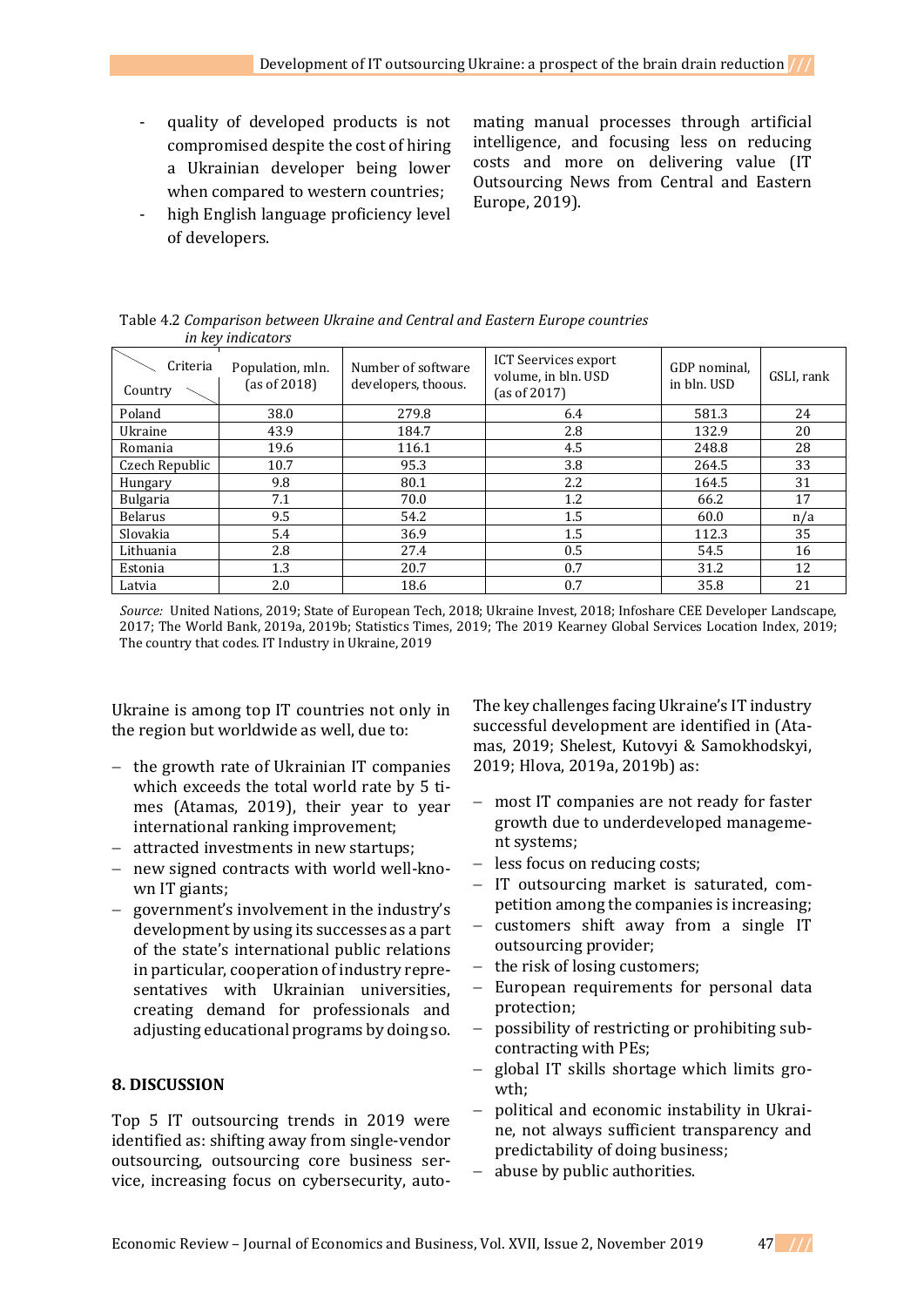According to Shelest, Kutovyi, and Samokhodskyi (2019), IT industry trends and perspectives are discussed by the heads and representatives of Ukraine's leading IT companies. Antoniuk is sure that in order to succeed, the industry is in need of a predictable tax policy, no regulatory barriers, human capital developpment, and growing demand for development services in the domestic market, taking into account the risks posed by global competition for skilled workers. Ukraine's chance to stand out in the global market is to work on the creation of complex products and services with significant added value.

Lutskyi, the founder and CEO of Innovecs, also considers that added value should be emphasized. Mostovyi, the CEO of AltexSoft and the Chairman of the Kharkiv IT Cluster supervisory board, puts forward an idea that domestic IT companies have to foster the implementation of public-private partnerships between universities and businesses, and the corporatization of universities.

Kushnir, Vice President of Luxoft Global Development Centers, considers that human resources should be a priority for both the IT industry and the state.

Bieda, the CEO of the Ukrainian office of GlobalLogic, believes that consolidation of all industry participants is paramount: development of the education system and, higher technical education in particular; tax legislation reform; stronger Ukraine's positive image in the international arena; internal market development; and R&D – as Ukraine's niche in the world market (Kulesh, 2016).

Kitsmei, the co-founder of SoftServe Inc. and President of the IT Ukraine Association, agrees that focus should be made on human and organizational capital.

Chaikovska, the Chairman of the Board of STEM-coalition of Ukraine, adds that increasing the number of women in the IT sector can improve performance and further avoid gender inequalities in top management (Komsa & Hrebennyk, 2017).

Sharma (2017), the CEO of BMC Software India Pvt. Ltd., points out that government regulation, special taxation regime for attracting large numbers of foreign investors, and land rent for free are required.

Strategy and action plan to the IT industry development are also offered in (Andrienko-Bentz, 2016) and they mostly coincide with the views given above.

This paper offers a comprehensive analysis of the IT industry, IT outsourcing in particular, in terms of its impact on not relocating to other countries by identifying share and contribution in the country's GDP, total and services exports, tax revenues, salary rates, and prospects for further development.

## **9. CONCLUSION**

Outsourcing is a powerful management tool and its proper use is a key in the processes of transforming an organization and reforming its assets. The research results testify that the ІТ-industry is one of the most perspective, fast growing and innovative sectors of the Ukraine's economy and the one that may stop the brain drain taking place in the country. IT companies in Ukraine ensure a steady capital inflow into the country's economy, attract foreign investments, assist in creation of a demand for consumer goods and services in the fields of education, insurance, healthcare, real estate, help create additional jobs in related industries, make constant foreign exchange earnings, assure that a significant amount of taxes is paid, etc. Ukraine's strong scientific and mathematical education system makes it possible for programmers to become innovative technical leaders as opposed to functionning as body-shop programmers. Therefore, the Ukraine's ІТ-industry performs one of the best in the CEE region and global market. There are all necessary prerequisites for its successful growth and it will continue doing so under recommendations mentioned above to be followed.

## **REFERENCES**

1) Andrienko-Bentz, O. (2016) *Export-oriented Segment of Ukraine's IT Services Market: Status Quo and Prospects. EBA and PwC report* [Online]. Available at: [https://eba.com.ua/static/export\\_it\\_indus](https://eba.com.ua/static/export_it_industryfinal_29092016.pdf)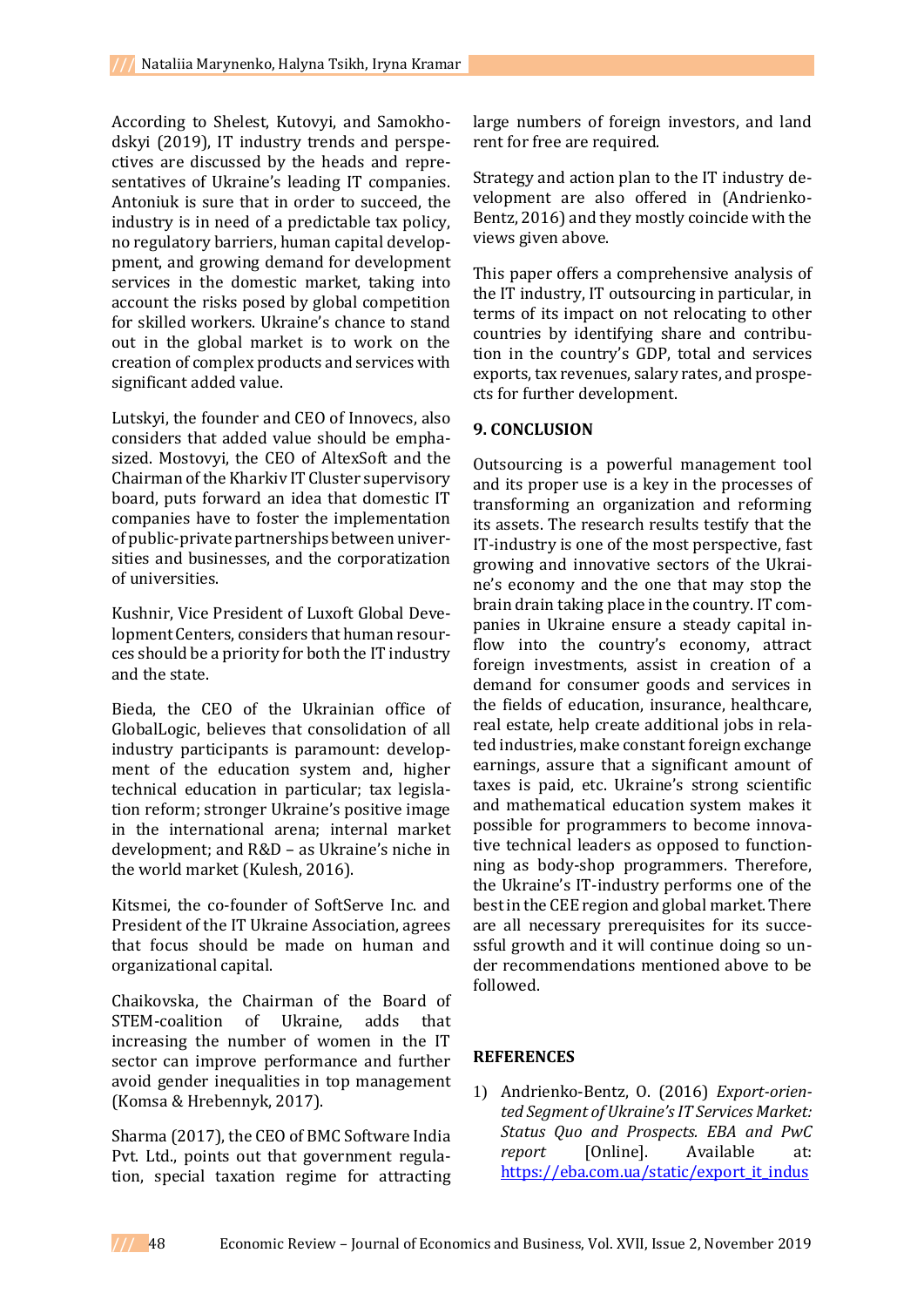[tryfinal\\_29092016.pdf](https://eba.com.ua/static/export_it_industryfinal_29092016.pdf) (Accessed: August 21, 2019).

- 2) Anisimova, A. (2019) *Eastern Europe as Part of the Global IT Outsourcing* [Online]. Available at[: https://idapgroup.com/blog/](https://idapgroup.com/blog/outsourcing-software-development-to-eastern-europe/) [outsourcing-software-development-to-eas](https://idapgroup.com/blog/outsourcing-software-development-to-eastern-europe/)[tern-europe/](https://idapgroup.com/blog/outsourcing-software-development-to-eastern-europe/) (Accessed: September 15, 2019).
- 3) Atamas, S. (2019) *Розвиток IT-галузі в Україні. Погляд збоку [IT-industry Development in Ukraine. A Side View]* [Online]. Available at: [https://kreston-gcg.com/ua/](https://kreston-gcg.com/ua/%20development-of-the-it-industry-in-ukrai-ne-a-side-view/)  [development-of-the-it-industry-in-ukrai](https://kreston-gcg.com/ua/%20development-of-the-it-industry-in-ukrai-ne-a-side-view/)[ne-a-side-view/](https://kreston-gcg.com/ua/%20development-of-the-it-industry-in-ukrai-ne-a-side-view/) (Accessed: September 17, 2019).
- 4) Aubert, B. A. & Rivard, S. (2016) *Information Technology Outsourcing*. New York: Routledge.
- 5) Beulen, E., Ribbers, P. & Roos, J. (2010) *Managing IT Outsourcing*. London: Routledge.
- 6) Bravard, J-L. & Morgan, R. (2006) *Smarter Outsourcing: an Executive Guide to un-derstanding, Planning and Exploiting Successful Outsourcing Relationships.* Harlow: Prentice Hall, Pearson Education.
- 7) Contact Ukraine. *Opening an IT Company in Ukraine. IT Outsourcing to Ukraine* [Online]. Available at: [https://www.contactukrai](https://www.contactukrai-ne.com/it/opening-it-company-in-ukraine)[ne.com/it/opening-it-company-in-ukraine](https://www.contactukrai-ne.com/it/opening-it-company-in-ukraine) (Accessed: July 27, 2019).
- 8) Deloitte (2018) *Global Outsourcing Survey. Traditional Outsourcing is Dead. Long Live Disruptive Outsourcing* [Online]. Available at: [https://www2.deloitte.com/content/d](https://www2.deloitte.com/content/)am/ De-oitte/us/Documents/process-and-operations/us-cons-global-outsourcing-survey.pdf(Accessed: June 29, 2019).
- 9) *Different Types of IT Outsourcing* [Online]. Available at: [https://www.thebalancecaree](https://www.thebalancecaree-rs.com/what-is-it-outsourcing-2072001)[rs.com/what-is-it-outsourcing-2072001](https://www.thebalancecaree-rs.com/what-is-it-outsourcing-2072001) (Accessed: May 30, 2019).
- 10) DOU (2019a) *Ukrainian IT Specialist Portrait 2019* [Online]. Available at: https:// dou.ua/lenta/articles/portrait-2019/ (Accessed: July 20, 2019).
- 11) DOU (2019b) *Топ-50 ІТ-компаній України, липень 2019: 60 тисяч спеціалістів і подолання відмітки «7000 фахівців» [Top 50 IT companies in Ukraine: 60,000 professionals and 7,000 professionals]* [Online]. Available at: [https://dou.ua/lenta/artic](https://dou.ua/lenta/artic-les/top-50-july-2019/)[les/top-50-july-2019/](https://dou.ua/lenta/artic-les/top-50-july-2019/) (Accessed: July 31, 2019).
- 12) DOU (2019c) *ТОП-50 крупнейших ИТкомпаний Украины [Top 50 Largest IT Companies in Ukraine]* [Online]. Available at:<https://jobs.dou.ua/top50/> (Accessed: August 14, 2019).
- 13) DOU (2019d) *Зарплати українських розробників – червень 2019 [Salaries of Ukrainian PM, HR, DevOps, Data Science and other IT Professionals]* [Online]. Available at: [https://dou.ua/lenta/articles/salary](https://dou.ua/lenta/articles/salary-report-devs-june-2019/)[report-devs-june-2019/](https://dou.ua/lenta/articles/salary-report-devs-june-2019/) (Accessed: July 31, 2019).
- 14) Dubovskyi, S. (2018) Моделювання трудового потенціалу в галузі IT-аутсорсингу [Modeling of Labor Potential in the Field of IT Outsourcing]. *International Scientific Survey Journal*. 1(1), pp. 1-6. Available at:<https://syniutajournals.com/> index.php/ISSJ/article/view/18/17 (Accessed: August 30, 2019).
- 15) Eurostat (2018) *Tertiary Education Statistics* [Online]. Available at: [https://ec.eu](https://ec.eu-ropa.eu/eurostat/statistics-explained/in-dex.php?title=Tertiary_education_statistics)[ropa.eu/eurostat/statistics-explained/in](https://ec.eu-ropa.eu/eurostat/statistics-explained/in-dex.php?title=Tertiary_education_statistics)[dex.php?title=Tertiary\\_education\\_statistic](https://ec.eu-ropa.eu/eurostat/statistics-explained/in-dex.php?title=Tertiary_education_statistics) [s](https://ec.eu-ropa.eu/eurostat/statistics-explained/in-dex.php?title=Tertiary_education_statistics) (Accessed: September 15, 2019).
- 16) Fortune 500 (2019) [Online]. Available at: <https://fortune.com/fortune500/2019/> (Accessed: May 10, 2019).
- 17) Gartner (2017) *Offshore/Nearshore Countries for Outsourcing in EMEA* [Online]. Available at: [https://www.gartner.com/](https://www.gartner.com/%20doc/3762863/evaluate-offshorenearsho-re-countries-outsourcing-shared)  [doc/3762863/evaluate-offshorenearsho-re](https://www.gartner.com/%20doc/3762863/evaluate-offshorenearsho-re-countries-outsourcing-shared)[countries-outsourcing-shared](https://www.gartner.com/%20doc/3762863/evaluate-offshorenearsho-re-countries-outsourcing-shared) (Accessed: May 13, 2019).
- 18) Gottschalk, P. & Solli-Saether, H. (2006) *Ma-naging Successful IT Outsourcing Relationships*. Hershey: IRM Press.
- 19) HackerRank [Online]. Available at: [https://blog.hackerrank.com/which-](https://blog.hackerrank.com/which-country-would-win-in-theprogramming-olympics/)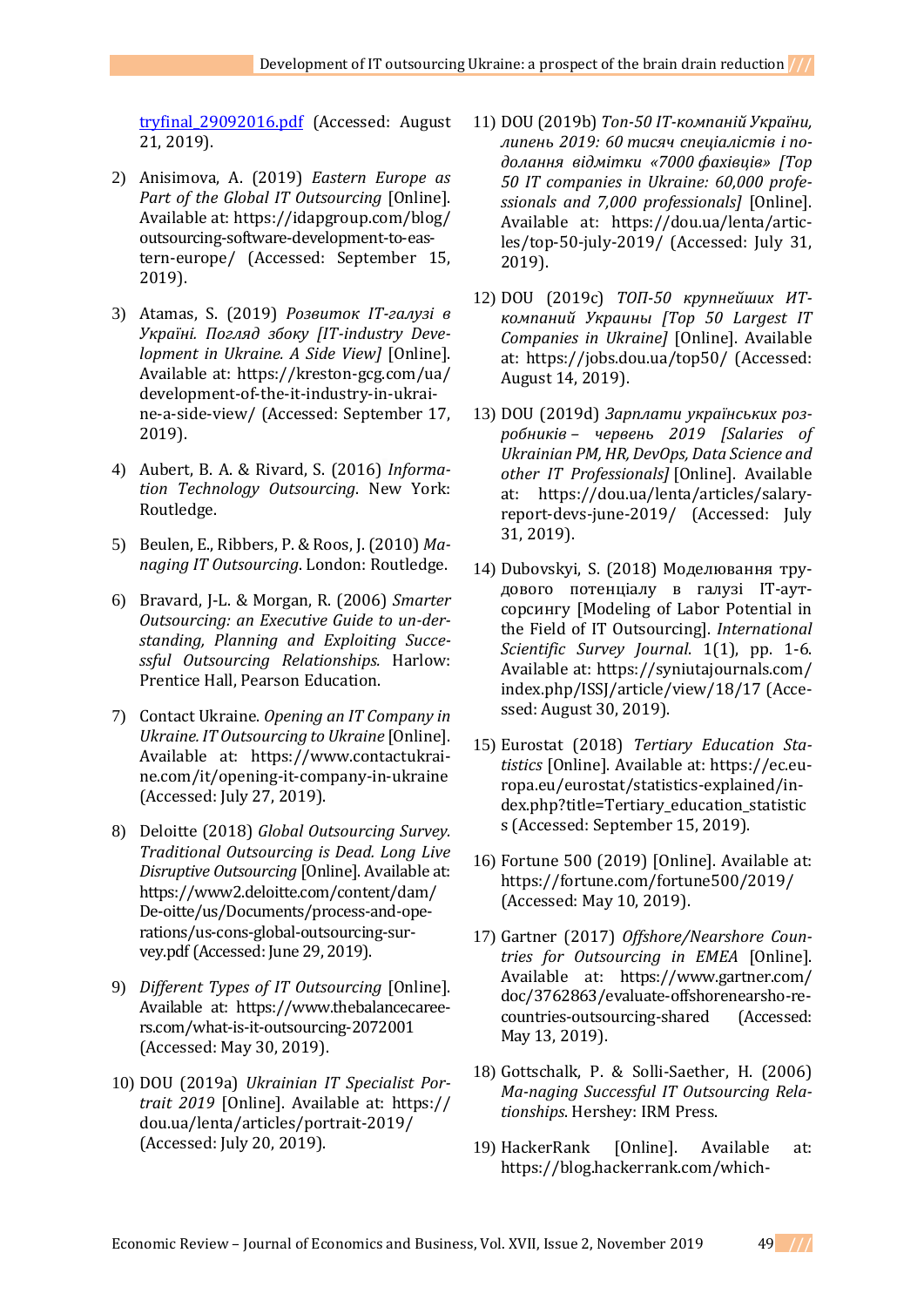[country-would-win-in-theprogramming](https://blog.hackerrank.com/which-country-would-win-in-theprogramming-olympics/)[olympics/](https://blog.hackerrank.com/which-country-would-win-in-theprogramming-olympics/) (Accessed: October 13, 2019).

- 20) Herasymchuk, Yu. (2013) Історичний розвиток аутсорсингу, переваги та можливості, ризики аутсорсингу [Historical Development of Outsourcing, Benefits and Opportunities, Risks of Outsourcing]. *Collection of Scientific Works of State University of Infrastructure and Technology. Economics and Management Series*. 23-24, pp. 284-291.
- 21) Heywood, J. B. (2001) *The Outsourcing Dilemma: The Search for Competitiveness*. Financial Times/Prentice Hall.
- 22) Hlova, M. (2019a) *Ukrainian Software Development Industry: Year in Review, Prospects for 2019* [Online]. Available at: [https://www.n-ix.com/ukrainian-softwa](https://www.n-ix.com/ukrainian-softwa-re-development-industry-year-review-prospects-2019/)[re-development-industry-year-review](https://www.n-ix.com/ukrainian-softwa-re-development-industry-year-review-prospects-2019/)[prospects-2019/](https://www.n-ix.com/ukrainian-softwa-re-development-industry-year-review-prospects-2019/) (Accessed: August 18, 2019).
- 23) Hlova, M. (2019b) *Top 7 IT-outsourcing Trends That Will Rule in 2019* [Online]. Available at: [https://www.n-ix.com/top-7](https://www.n-ix.com/top-7-it-outsourcing-trends-2019/) [it-outsourcing-trends-2019/](https://www.n-ix.com/top-7-it-outsourcing-trends-2019/) (Accessed: 18 August 18, 2019).
- 24) Hrebeshkova, O. M. & Stelmakh, O. Yu. (2011) Становлення ІТ-аутсорсингу в Україні: огляд через призму світової практики [IT Outsourcing Development in Ukraine Through the Experience of Other Countries]. *Formation of a Market Economy: Coll. of Scient. Art.* 25, pp. 305-313.
- 25) IAOP (2019) *Global Outsourcing 100 Program* [Online]. Available at: https:// www.iaop.org/GlobalOutsourcing100 (Accessed: August 1, 2019).
- 26) IDC (2018) *Worldwide Services Revenue Led by Steady Growth in the Americas During the First Half of 2018* [Online]. Available at: [https://www.idc.com/getdoc.jsp?](https://www.idc.com/getdoc.jsp?%20containerId=prUS44448618)  [containerId=prUS44448618\)](https://www.idc.com/getdoc.jsp?%20containerId=prUS44448618) (Accessed: August 10, 2019).
- 27) Ilienko, O. V. & Moroz, N. K. (2014) *Аналіз ринку ІТ-аутсорсінгу в Україні (на прикладі хмарних технологій) [Analysis of the IT Outsourcing Market in Ukraine (case of cloud technologies)]* [Online].

Available at: [http://www.ej.kherson.ua/](http://www.ej.kherson.ua/%20journal/economic_09/159.pdf)  [journal/economic\\_09/159.pdf](http://www.ej.kherson.ua/%20journal/economic_09/159.pdf) (Accessed: June 26, 2019).

- 28) *Infoshare CEE Developer Landscape* (2017) [Online]. Available at: [https://info-sha](https://info-sha-re.pl/news/one,66,248,1,central-eastern-europedeveloper-landscape-2017-a-re-port-by-stack-overflow.html)[re.pl/news/one,66,248,1,central-eastern](https://info-sha-re.pl/news/one,66,248,1,central-eastern-europedeveloper-landscape-2017-a-re-port-by-stack-overflow.html)[europedeveloper-landscape-2017-a-re](https://info-sha-re.pl/news/one,66,248,1,central-eastern-europedeveloper-landscape-2017-a-re-port-by-stack-overflow.html)[port-by-stack-overflow.html](https://info-sha-re.pl/news/one,66,248,1,central-eastern-europedeveloper-landscape-2017-a-re-port-by-stack-overflow.html) (Accessed: September 4, 2019).
- 29) Ippolitova, I. (2019b) *ІТ-спеціалісти проти підвищення податку для ФОПів. Результати опитування* [*IT Professionals Against Tax Increase for PEs. Results of the Survey]* [Online]. Available at: [https://dou.ua/lenta/articles/it-fop-and](https://dou.ua/lenta/articles/it-fop-and-new-taxes/)[new-taxes/](https://dou.ua/lenta/articles/it-fop-and-new-taxes/) (Accessed: July 30, 2019).
- 30) Ippolitova, I. (2019a) *Скільки ІТ-спеціалістів в Україні: +29000 за рік згідно з Мін'юстом [How Many IT Professionalss are in Ukraine: +29,000 Per Year, According to the Ministry of Justice]* [Online]. Available at: [https://dou.ua/lenta/articles/how-ma](https://dou.ua/lenta/articles/how-ma-ny-devs-in-ukraine-2018/)[ny-devs-in-ukraine-2018/](https://dou.ua/lenta/articles/how-ma-ny-devs-in-ukraine-2018/) (Accessed: July 31, 2019).
- 31) Ishchenko, M. (2019) *Консервация проблем вместо реформ. Что не так с инициативой Кабмина [Conservation of Problems Instead of Reform. What is Wrong with the Initiative of the Cabinet of Ministers]* [Online]. Available at: https:// dou.ua/lenta/columns/why-governmentinitiatives-are-not-strategy/?from=fp\_ top1m\_also (Accessed: September 10, 2019).
- 32) IT Outsoursing News from Central and Eastern Europe (2019) *Top 5 IT Outsourcing Trends in 2019* [Online]. Available at: <https://itonews.eu/5-outsourcing-trends/> (Accessed: July 28, 2019).
- 33) IT Ukraine (2016) *IT Services and Software R & D in Europe's Rising Tech Nation. From A to Z* [Online]. Available at: [http://www.uadn.net/files/ukraine\\_it.pdf](http://www.uadn.net/files/ukraine_it.pdf) (Accessed: July 30, 2019).
- 34) IT Ukraine Association (2019) *Export of computer services and taxes* [Online]. Available at: [https://itukraine.org.ua/obsyag](https://itukraine.org.ua/obsyag-splachenix-it-іndustrієyu-podatkіv-zrіs-majzhe-na-tretinu.html)[splachenix-it-](https://itukraine.org.ua/obsyag-splachenix-it-іndustrієyu-podatkіv-zrіs-majzhe-na-tretinu.html)іndustrієyu-podatkіv-zrіs-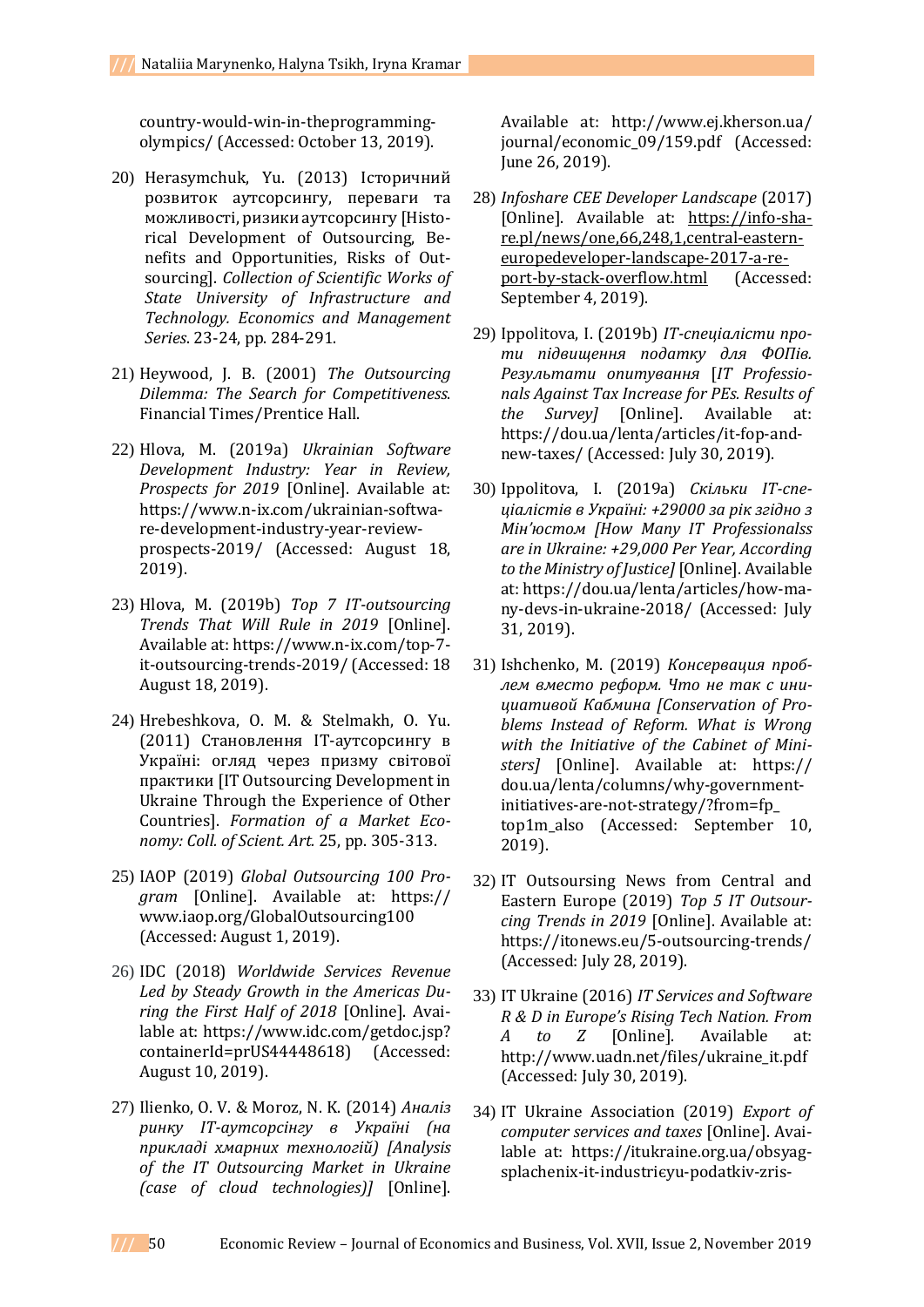[majzhe-na-tretinu.html](https://itukraine.org.ua/obsyag-splachenix-it-іndustrієyu-podatkіv-zrіs-majzhe-na-tretinu.html) (Accessed: September 28, 2019).

- 35) IT Ukraine Report (2018) *Q2 Report. April-July 2018* [Online]. Available at: https:// itukraine.org.ua/en/files/img/illus/report s/Q2Report2018.pdf (Accessed: August 16, 2019).
- 36) Karpus, V. (2019) Правительство предлагает ввести новый налог для ФЛП, работающих в ІТ сфере. Деньги пойдут в Фонд развития человеческого капитала [*The Government Proposes to Introduce a New Tax for PEs Working in the IT Sphere. The Money Will Go to the Human Capital Development Fund]* [Online]. Available at: [https://itc.ua/news/pravitelstvo-predla](https://itc.ua/news/pravitelstvo-predla-gaet-vvesti-novyj-nalog-dlya-flp-rabotay-ushhih-v-it-sfere-dengi-pojdut-v-fond-ra-zvitiya-chelovecheskogo-kapitala/)[gaet-vvesti-novyj-nalog-dlya-flp-rabotay](https://itc.ua/news/pravitelstvo-predla-gaet-vvesti-novyj-nalog-dlya-flp-rabotay-ushhih-v-it-sfere-dengi-pojdut-v-fond-ra-zvitiya-chelovecheskogo-kapitala/)[ushhih-v-it-sfere-dengi-pojdut-v-fond-ra](https://itc.ua/news/pravitelstvo-predla-gaet-vvesti-novyj-nalog-dlya-flp-rabotay-ushhih-v-it-sfere-dengi-pojdut-v-fond-ra-zvitiya-chelovecheskogo-kapitala/)[zvitiya-chelovecheskogo-kapitala/](https://itc.ua/news/pravitelstvo-predla-gaet-vvesti-novyj-nalog-dlya-flp-rabotay-ushhih-v-it-sfere-dengi-pojdut-v-fond-ra-zvitiya-chelovecheskogo-kapitala/) (Accessed: September 8, 2019).
- 37) Komsa, K. & Hrebennyk, K. (2017) *Світовий ринок ІТ: місце України на ньому* [*IT World Market: Ukraine's Place on It]* [Online]. Available at: [https://mind.ua/ pu](https://mind.ua/%20pu-blications/20178608-svitovij-rinok-it-misce-ukrayini-na-nomu)[blications/20178608-svitovij-rinok-it](https://mind.ua/%20pu-blications/20178608-svitovij-rinok-it-misce-ukrayini-na-nomu)[misce-ukrayini-na-nomu](https://mind.ua/%20pu-blications/20178608-svitovij-rinok-it-misce-ukrayini-na-nomu) (Accessed: August 23, 2019).
- 38) Koshkarieva, Ye. L. (2016) Сучасні тенденції світового ринку ІТ-аутсорсингу [Modern Tendencies of the World Market IT Outsourcing Services]. *Bulletin of the V.N. Karazin Kharkiv National University Economic Series*. 91, pp. 153-161.
- 39) Kulesh, S. (2016) *Украинская IT-отрасль в цифрах и фактах [Ukrainian IT-industry in Figures and Facts]* [Online]. Available at: [https://itc.ua/news/ukrainskaya-it-ot](https://itc.ua/news/ukrainskaya-it-ot-rasl-v-tsifrah-i-faktah/)[rasl-v-tsifrah-i-faktah/](https://itc.ua/news/ukrainskaya-it-ot-rasl-v-tsifrah-i-faktah/) (Accessed: August 27, 2019).
- 40) Litoshenko, A. V. (2017) *Підвищення операційної* та *функціональної ефективності підприємства* завдяки використанню *ІТ*-*аутсорсингу* [Usage of IT-Outsourcing to Enhance Operating and Functional Efficiency of an Enterprise]. *Bulletion of Odesa I.I. Mechnikov National University. Series: Economy*. 22(5), pp. 188- 191.
- 41) Matvii, I. Ye. (2013) Особливості роз-витку ІТ-аутсорсингу в Україні [Features of IT-Outsourcing in Ukraine]. *Bulletin of the National University "Lviv Polytechnic". Problems of Economy and Management*. 754, pp. 185-190.
- 42) Meshko, N. P. & Yefremova, M. O. (2015) Розвиток ІТ-аутсорсингу в Україні [Dvelopment of IT outsourcing in Ukraine]. *Bulletin of Dnipropetrovsk University. Series: Innovation Management.* 24(5), pp. 79-85.
- 43) Ministry of Finance of Ukraine (2019) *Середня заробітна плата [Average Salary]* [Online]. Available at: [https://index.mi](https://index.mi-nfin.com.ua/ua/labour/salary/average/2019/)[nfin.com.ua/ua/labour/salary/average/2](https://index.mi-nfin.com.ua/ua/labour/salary/average/2019/) [019/](https://index.mi-nfin.com.ua/ua/labour/salary/average/2019/) (Accessed: September 30, 2019).
- 44) Ministry of Justice of Ukraine (2019) *Єдиний державний реєстр юридичних осіб, фізичних осіб-підприємців та громадських формувань [Unified State Register of Legal Entities, Individual Entrepreneurs and Public Formations]* [Online]. Available at: [https://data.gov.ua/data](https://data.gov.ua/data-set/1c7f3815-3259-45e0-bdf1-64dca07%20ddc10)[set/1c7f3815-3259-45e0-bdf1-64dca07](https://data.gov.ua/data-set/1c7f3815-3259-45e0-bdf1-64dca07%20ddc10)  [ddc10](https://data.gov.ua/data-set/1c7f3815-3259-45e0-bdf1-64dca07%20ddc10) (Accessed: September 29, 2019).
- 45) National Bank of Ukraine (2019) *Платіжний баланс України [Balance of Payments]* [Online]. Available at: https:// old.bank.gov.ua/doccatalog/document?id =27033405 (Accessed: September 15, 2019).
- 46) Nikolaichuk, S. (2018) *W Srednim Terminie Emigracja Zarobkowa z Ukrainy Powinna Zaczac Spadac [In the medium term, economic emigration from Ukraine should begin to decline]* [Online]. Available from: [http://biznes.pap.pl/pl/news/pap/info/](http://biznes.pap.pl/pl/news/pap/info/2493531,w-srednim-terminie-emigracja-zarobkowa-z-ukrainy-powinna-zaczac-spadac---nikolaichuk--nbu-(wywiad)) [2493531,w-srednim-terminie-emigracja](http://biznes.pap.pl/pl/news/pap/info/2493531,w-srednim-terminie-emigracja-zarobkowa-z-ukrainy-powinna-zaczac-spadac---nikolaichuk--nbu-(wywiad))[zarobkowa-z-ukrainy-powinna-zaczac](http://biznes.pap.pl/pl/news/pap/info/2493531,w-srednim-terminie-emigracja-zarobkowa-z-ukrainy-powinna-zaczac-spadac---nikolaichuk--nbu-(wywiad))[spadac---nikolaichuk--nbu-\(wywiad\)](http://biznes.pap.pl/pl/news/pap/info/2493531,w-srednim-terminie-emigracja-zarobkowa-z-ukrainy-powinna-zaczac-spadac---nikolaichuk--nbu-(wywiad)) (Accessed: June 20, 2019).
- 47) *N-iX* [Online]. Available at: [https://www.nixsolutions.com](https://www.nixsolutions.com/) (Accessed: October 18, 2019).
- 48) Osadchuk, О. V. & Yokhna, M. A. (2010) *Аутсорсинг* як *технологія підвищення*

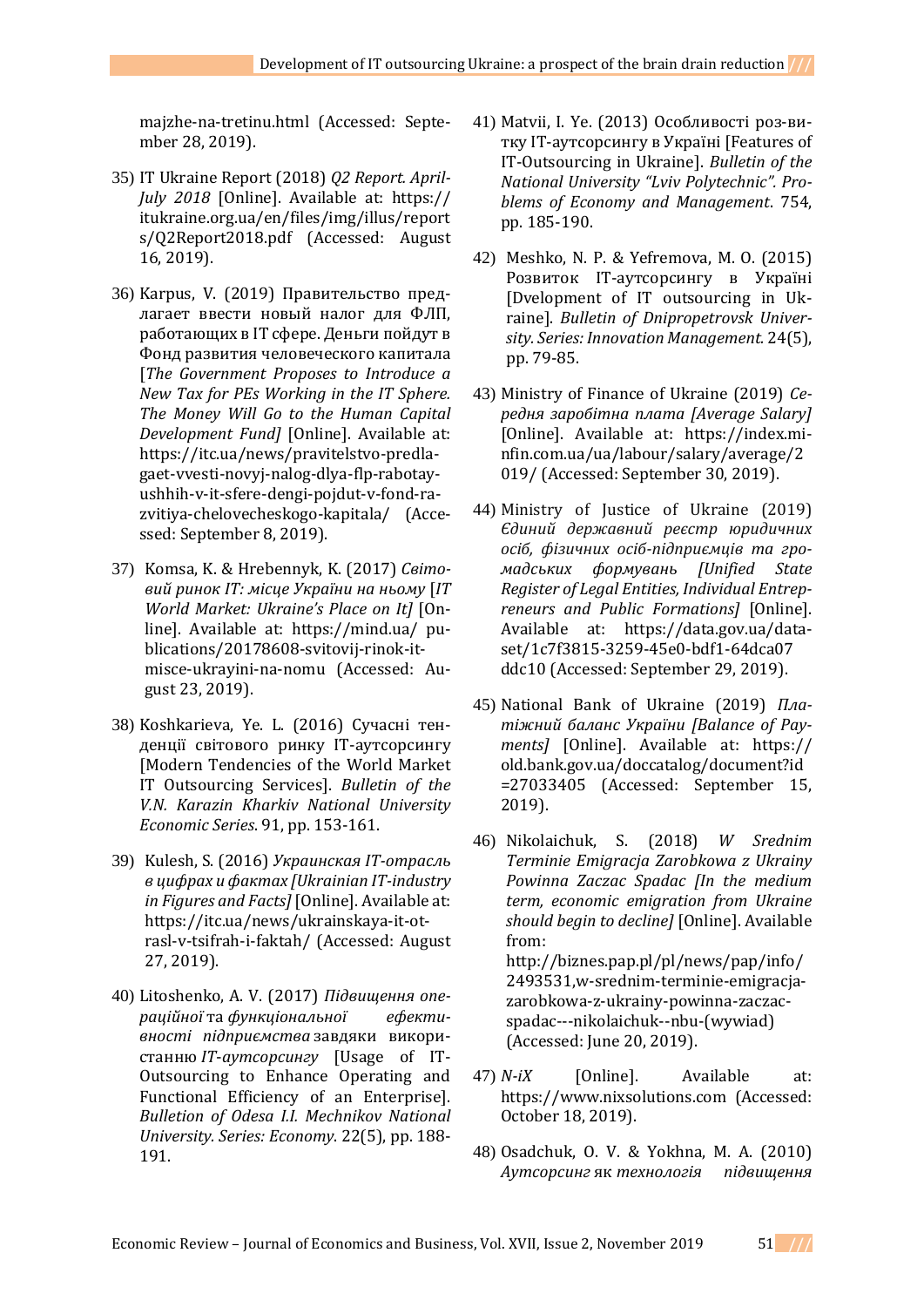*ефективності* діяльності *сучасних організацій* [Outsourcing as a Technology for Increasing the Effectiveness of Modern Organizations]. *Bulletin of Khmelnytskyi National University.* 3(3), pp. 119-122.

- 49) Patterson, J. (2019) *Outsourcing Statistics to Guide Your Business Decisions in 2019* [Online]. Available at: [http://transco](http://transco-smos.co.uk/blog/outsourcing-statistics/)[smos.co.uk/blog/outsourcing-statistics/](http://transco-smos.co.uk/blog/outsourcing-statistics/) (Accessed: May 10, 2019).
- 50) Pylypenko, O. (2017) *Результати дослідження PwC: український ринок щорічно зростає, але є ризик стагнації [PwC Results: Ukrainian IT Market is Growing Every Year, but There is a Risk of Stagnation]* [Online]. Available at: [https://www.imena.ua/blog/pwc-about](https://www.imena.ua/blog/pwc-about-it-ua/)[it-ua/](https://www.imena.ua/blog/pwc-about-it-ua/) (Accessed: August 12, 2019).
- 51) Hirschheim, R., Heinzl, A. & Dibbern, J. (Eds.) (2009) *Information Systems Outsourcing.* Berlin, Heidelberg: Springer.
- 52) Sadchykova, I. V., Khomenko, I. O. & Gorobinska, I. V. (2018) *Сучасні тенденції* розвитку *ринку* аутсорсингу: *вітчиз няний* та *зарубіжний досвід* [Modern Trends in Outsourcing Market: Domestic and Foreign Experience]. *Transport Economy and Management. Scientific Journal.* 6, pp. 47-56.
- 53) Sharma, T. (2017*) Потреба в програмістах зростатиме, але писати код вони будуть все менше [The Need for Programmers will Increase, but They will Be Less and Less Code-writing]* [Online]. Available at: [https://www.imena.ua/](https://www.imena.ua/%20blog/tarun-sharma-talks/)  [blog/tarun-sharma-talks/](https://www.imena.ua/%20blog/tarun-sharma-talks/) (Accessed: August 27, 2019).
- 54) Shelest, O., Kutovyi, Y. & Samokhodskyi, I. (2019) *Розвиток української IT-індустрії. Аналітичний звіт [Development of the Ukrainian IT-industry. Analytical report]* [Online]. Available at: https:// ko.com.ua/files/u125/Ukrainian\_IT\_Indus try\_Report\_UKR.pdf (Accessed: August 10, 2019).
- 55) St. Amant, K. (2009) *IT Outsourcing: Concepts, Methodologies, Tools, and Applica-*

*tions (in 4 Volumes)*. Business Science Reference.

- 56) Державна фіскальна служба України [State Fiscal Service of Ukraine] (2019) [Online]. Available at: [http://sfs.gov.ua](http://sfs.gov.ua/) (Accessed: September 28, 2019).
- 57) *State of European Tech* (2018) [Online]. Available at: https://2018.stateofeuropeantech.com/chapter/europes-got-talent/ article/people-power/ (Accessed: September 28, 2019).
- 58) State Statistics Service of Ukraine (2019) *Динаміка зовнішньої торгівлі послугами за видами [Dynamics of Foreign Trade in Services by Their Types]* [Online]. Available at: [http://www.ukrstat.gov.ua/operativ/](http://www.ukrstat.gov.ua/operativ/%20operativ2008/zd/dseip/dseip2007_u.htm)  [operativ2008/zd/dseip/dseip2007\\_u.htm](http://www.ukrstat.gov.ua/operativ/%20operativ2008/zd/dseip/dseip2007_u.htm) (Accessed: August 5, 2019).
- 59) Statista (by Mazareanu, E.) (2019a) *Global Market Size of Outsourced Services from 2000 to 2018 (in billion U.S. dollars)* [Online]. Available at: [https://www.sta](https://www.sta-tista.com/statistics/189788/global-out-sourcing-market-size/)[tista.com/statistics/189788/global-out](https://www.sta-tista.com/statistics/189788/global-out-sourcing-market-size/)[sourcing-market-size/](https://www.sta-tista.com/statistics/189788/global-out-sourcing-market-size/) (Accessed: August 10, 2019).
- 60) Statista (by Shanhong, L.) (2019b) *IT Outsourcing Industry – Statistics & Facts* [Online]. Available at: [https://www.sta](https://www.sta-tista.com/topics/1900/it-outsourcing/)[tista.com/topics/1900/it-outsourcing/](https://www.sta-tista.com/topics/1900/it-outsourcing/) (Accessed: August 10, 2019).
- 61) Statistics Times (2019) *GDP* [Online]. Available at: [http://statisticstimes.com/](http://statisticstimes.com/%20economy/gdp-indicators-2019.php)  [economy/gdp-indicators-2019.php](http://statisticstimes.com/%20economy/gdp-indicators-2019.php) (Accessed: September 5, 2019).
- 62) Talmazan, Y. (2019) *A Brain Drain is Devastating Ukraine* [Online]. Available at: [https://www.nbcnews.com/news/wor](https://www.nbcnews.com/news/world/brain-drain-devastating-ukraine-n976936) [ld/brain-drain-devastating-ukraine](https://www.nbcnews.com/news/world/brain-drain-devastating-ukraine-n976936)[n976936](https://www.nbcnews.com/news/world/brain-drain-devastating-ukraine-n976936) (Accessed: August 19, 2019).
- 63) *Tech Ecosystem Guide to Ukraine* (2019) [Online]. Available at: https://data.unit. city/tech-guide/Tech\_Ecosystem\_Guide\_ To\_Ukraine\_En-1.1.pdf (Accessed: August 12, 2019).
- 64) Technavio (2018) *Global IT Outsourcing Market 2018-2022* [Online]. Available at: [https://www.technavio.com/report/global](https://www.technavio.com/report/global-it-outsourcing-market-analysis-share-2018)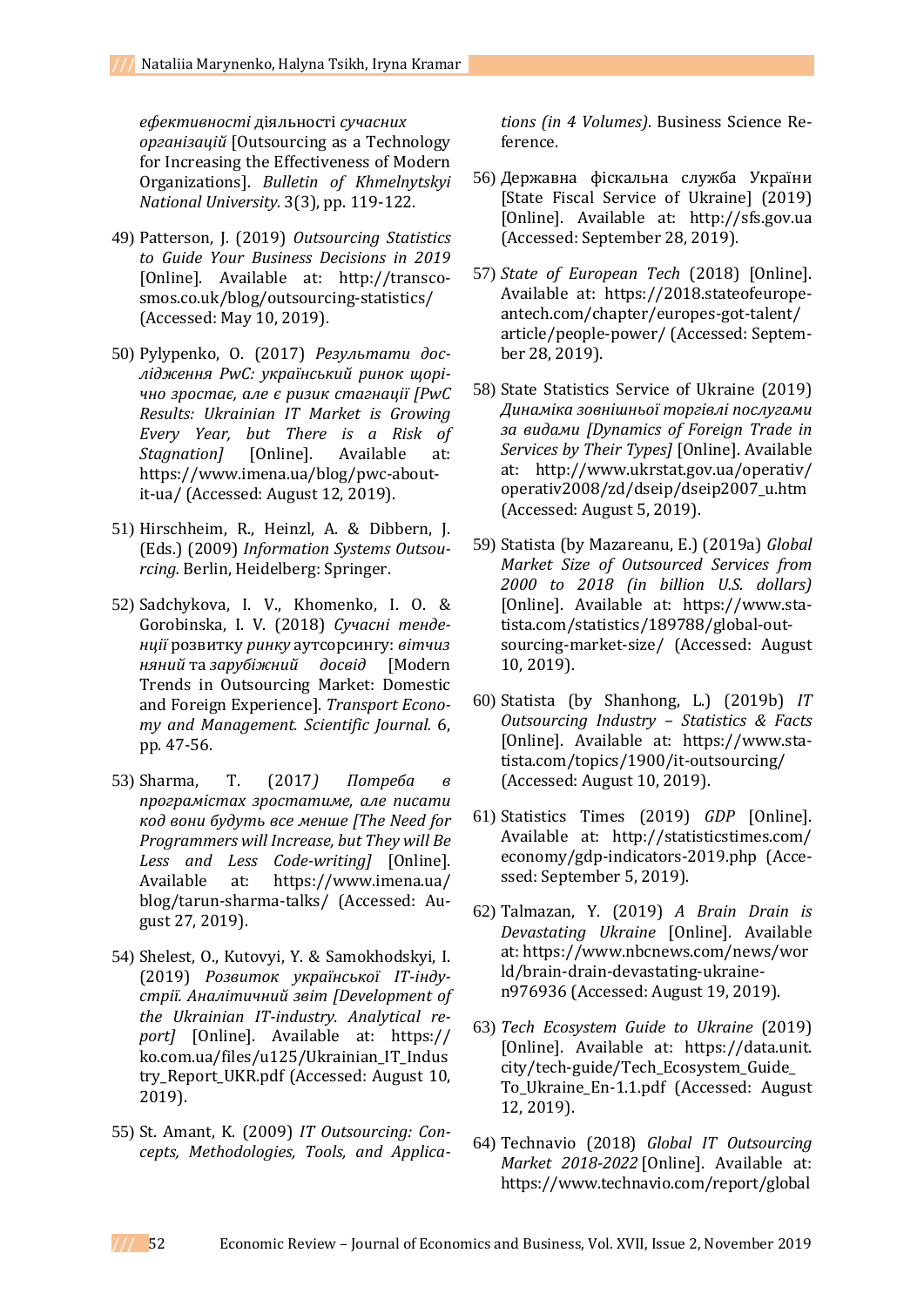[-it-outsourcing-market-analysis-share-](https://www.technavio.com/report/global-it-outsourcing-market-analysis-share-2018)[2018](https://www.technavio.com/report/global-it-outsourcing-market-analysis-share-2018) (Accessed: August 23, 2019).

- 65) The 2019 A.T. Kearney Global Services Location Index (2019) *Digital Resonance: the New Factor Impacting Location Attractiveness* [Online]. Available at: https:// www.atkearney.com/digital-transformation/gsli/2019-full-report (Accessed: August 8, 2019).
- 66) The Global Innovation Index 2019 (2019) *Creating Healthy Lives – The Future of Medical Innovation*, 12th ed., ed. by Soumitra Dutta, Bruno Lanvin, and Sacha Wunsch-Vincent [Online]. Available at: [https://www.globalinnovationindex.org/g](https://www.globalinnovationindex.org/gii-2019-report) [ii-2019-report](https://www.globalinnovationindex.org/gii-2019-report) (Accessed: August 13, 2019).
- 67) *The Global Sourcing Association* [Online]. Available at: [https://www.gsa-uk.com](https://www.gsa-uk.com/) (Accessed: August 10, 2019).
- 68) *Ціна держави [The Price of the State]* (2019) [Online]. Available at: [http://old.](http://old/) cost.ua/budget/revenue/ (Accessed: August 25, 2019).
- 69) *Єдина державна електронна база з питань освіти [The Unified State Electronic Database in Education]* (2019) [Online]. Available at: [https://info.ed](https://info.ed-bo.gov.ua/)[bo.gov.ua](https://info.ed-bo.gov.ua/) (Accessed: September 15, 2019).
- 70) The World Bank (2019a) *ICT Service Exports (BoP, current US\$)* – *Poland, Czech Republic, Bulgaria, Hungary, Belarus, Slovak Republic, Lithuania, Estonia, Latvia* [Online]. Available at: [https://data.world](https://data.world/) bank.org/indicator/BX.GSR.CCIS.CD?locati ons=PL-UARO-CZ-BG-HU-BY-SK-LT-EE-LV (Accessed: September 5, 2019).
- 71) The World Bank (2019b) *Service Exports (BoP, current US\$)* [Online]. Available at: https://data.worldbank.org/indicator/BX. GSR.NFSV.CD (Accessed: September 5, 2019)
- 72) *The National Association of Software and Services Companies* (2019) [Online]. Available at: [https://www.nasscom.in](https://www.nasscom.in/) (Accessed: August 9, 2019).
- 73) *Tholons Services Globalization Index* (2019) [Online]. Available at: [http://www.tho](http://www.tho-lons.com/Tholonstop100/TSGI2019Report.pdf)[lons.com/Tholonstop100/TSGI2019Repor](http://www.tho-lons.com/Tholonstop100/TSGI2019Report.pdf) [t.pdf](http://www.tho-lons.com/Tholonstop100/TSGI2019Report.pdf) (Accessed: September 13, 2019).
- 74) Tonyuk, M.O. (2016) ІТ-аутсорсинг в Україні: тенденції і прогнози розвитку [IT-outsourcing in Ukraine: Trends and Developments Forecasts]. *Effective Economy.* No. 1 [Online]. Available at: [http://www.economy.nayka.com.ua/?op=](http://www.economy.nayka.com.ua/?op=1&z=4723) [1&z=4723](http://www.economy.nayka.com.ua/?op=1&z=4723) (Accessed: May 30, 2019).
- 75) *TopCoder Ranking* [Online]. Available at: [https://community.topcoder.com/stat?c=](https://community.topcoder.com/stat?c=country_avg_rating) [country\\_avg\\_rating](https://community.topcoder.com/stat?c=country_avg_rating) (Accessed: October 13, 2019).
- 76) Tropitsyna, Yu. S. (2014) Підходи до визначення якості аутсорсингових послуг на підприємстві [Perspectives on Outsourcing Quality Services at the Enterprise]. *Bulletin of Khmelnytskyi National University, Economic Sciences*. 3(2), pp. 41-46.
- 77) Tyshchuk, T. & Pavlova, A. (2013) *Прогнозування* розвитку *ІТ*-*аутсорсингу* в *Україні* [Forecasting of IT Outsourcing in Ukraine]. *Bulletin of Donetsk National University*, *Ser in. Economy and Law*. 2, pp. 241-245.
- 78) Ukraine Invest (2018) *Ukraine NOW Investment Booklet* [Online]. Available at: [https://nucc.no/wp-content/uploads/](https://nucc.no/wp-content/uploads/%202018/10/Ukraine-NOW-investment-boo-klet.pdf)  [2018/10/Ukraine-NOW-investment-boo](https://nucc.no/wp-content/uploads/%202018/10/Ukraine-NOW-investment-boo-klet.pdf)[klet.pdf](https://nucc.no/wp-content/uploads/%202018/10/Ukraine-NOW-investment-boo-klet.pdf) (Accessed: September 15, 2019).
- 79) *Україна увійшла до кола країн-лідерів у сфері ІТ-аутсорсингу [Ukraine is One of the Leading Countries in the Field of IT Outsourcing]* (2019) [Online]. Available at: [https://business.ua/business/4970-ukrai](https://business.ua/business/4970-ukrai-na-uviishla-do-kola-krain-lideriv-u-sferi-itautsorsynhu)[na-uviishla-do-kola-krain-lideriv-u-sferi](https://business.ua/business/4970-ukrai-na-uviishla-do-kola-krain-lideriv-u-sferi-itautsorsynhu)[itautsorsynhu](https://business.ua/business/4970-ukrai-na-uviishla-do-kola-krain-lideriv-u-sferi-itautsorsynhu) (Accessed: August 12, 2019).
- 80) Ukraine. The country that codes. IT Industry in Ukraine (2019) *Market Report* [Online]. Available at: [https://s3-eu-west-](https://s3-eu-west-1.amazonaws.com/new.n-ix.com/uploa-ds/%202019/09/26/Software_developme-nt_in_%20Ukraine_2019_2020_IT_industry_ma%20rket_report.pdf)[1.amazonaws.com/new.n-ix.com/uploa](https://s3-eu-west-1.amazonaws.com/new.n-ix.com/uploa-ds/%202019/09/26/Software_developme-nt_in_%20Ukraine_2019_2020_IT_industry_ma%20rket_report.pdf)[ds/ 2019/09/26/Software\\_developme](https://s3-eu-west-1.amazonaws.com/new.n-ix.com/uploa-ds/%202019/09/26/Software_developme-nt_in_%20Ukraine_2019_2020_IT_industry_ma%20rket_report.pdf)[nt\\_in\\_ Ukraine\\_2019\\_2020\\_IT\\_industry\\_ma](https://s3-eu-west-1.amazonaws.com/new.n-ix.com/uploa-ds/%202019/09/26/Software_developme-nt_in_%20Ukraine_2019_2020_IT_industry_ma%20rket_report.pdf)